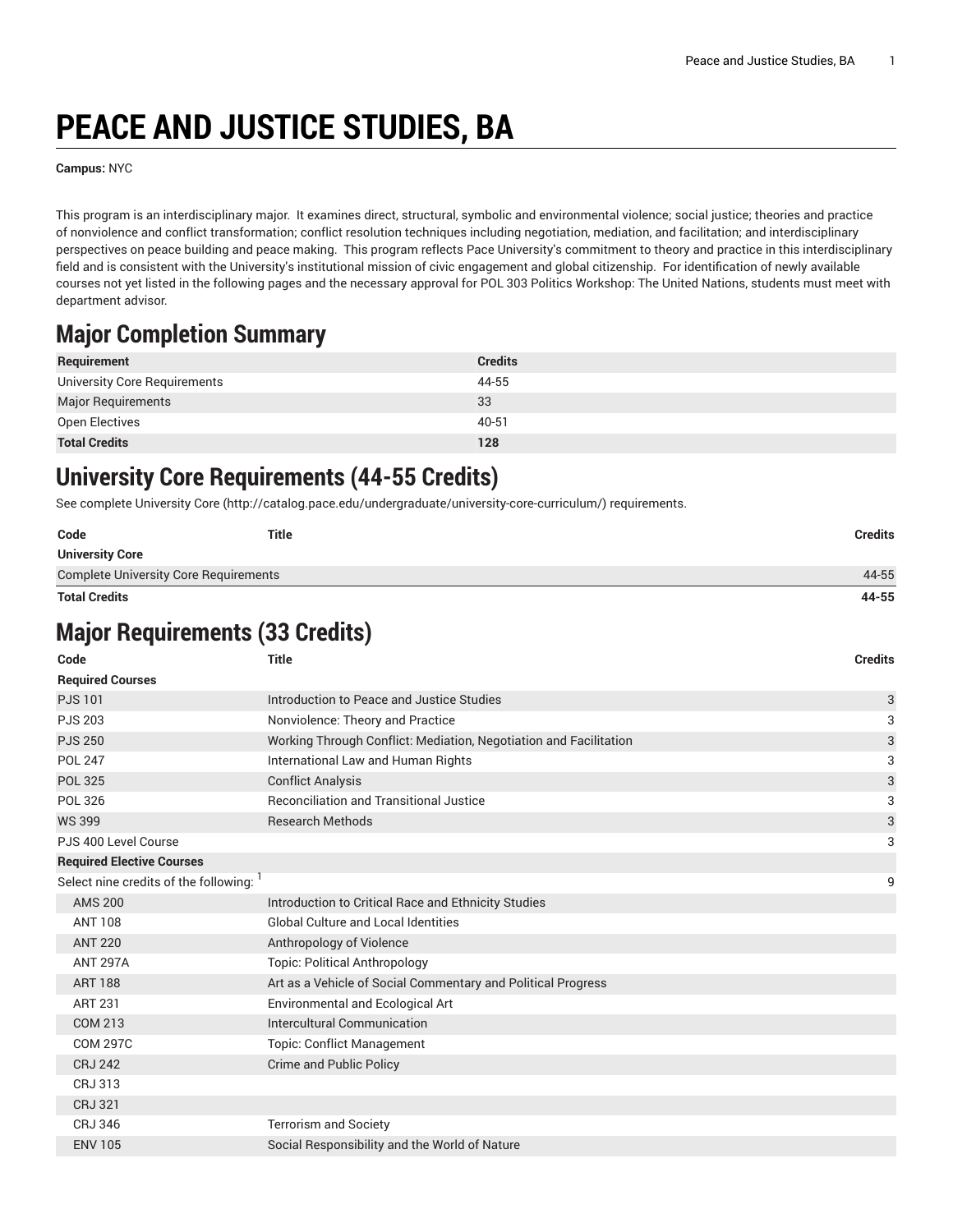| <b>ENV 110</b>  | Nature and Culture: A Study in Connections                                                 |
|-----------------|--------------------------------------------------------------------------------------------|
| <b>ENV 111</b>  | Environmental Studies: Economic, Ethical and Political Perspectives                        |
| <b>ENV 205</b>  | Globalization, Trade and the Environment                                                   |
| <b>ENV 235</b>  | Sustainable Living in Our World                                                            |
| <b>HIS 216</b>  | History of Human Rights                                                                    |
| <b>HIS 209</b>  | Israel and Palestine: The Heritage and the Challenge                                       |
| <b>HIS 218</b>  | Nonviolent Activism in Modern Asia                                                         |
| <b>HIS 223</b>  | Discrimination, Integration and Assimilation: Global Jewish Experience                     |
| <b>HIS 231</b>  | Latin America: Century of Social Change and Revolution                                     |
| <b>HIS 239</b>  | Wars in the Asia-Pacific                                                                   |
| <b>LAS 240</b>  | "For Land, Bread and Liberty": The Latin American Social Revolution in History and Culture |
| LIT 211V        |                                                                                            |
| <b>LIT 304</b>  | <b>Postcolonial Literature</b>                                                             |
| <b>LIT 396U</b> | Topic: Postcolonial Literature: The Caribbean                                              |
| PHI 115         | Normative Ethics: Contemporary Moral Problems                                              |
| <b>PHI 121</b>  | Ethics in the Workplace                                                                    |
| <b>PHI 218</b>  | Legal and Political Philosophy                                                             |
| <b>PHI 223</b>  | <b>Environmental Ethics</b>                                                                |
| <b>PJS 350</b>  |                                                                                            |
| <b>PHI 355</b>  | <b>Ethical Theories</b>                                                                    |
| POL 114         | Introduction to International Relations                                                    |
| <b>POL 214</b>  | <b>Revolution or Reform</b>                                                                |
| <b>POL 250</b>  | <b>Gender and Politics</b>                                                                 |
| POL 303         | Politics Workshop: The United Nations                                                      |
| SOC 112         | Race and Ethnicity in Cities                                                               |
| SOC 209         | <b>Race and Ethnicity</b>                                                                  |
| <b>SOC 220</b>  | Social Class                                                                               |
| <b>SOC 222</b>  | Gender and Social Change                                                                   |
| SOC 227         | Border Crossing: Immigration and American Society                                          |
| <b>SOC 230</b>  | <b>Crime and Social Justice</b>                                                            |
| SOC 248         | <b>Social Movements</b>                                                                    |
| <b>POL 303A</b> | Politics Workshop: International Organization                                              |
| <b>POL 303C</b> | Politics Workshop: United Nations                                                          |
| <b>INT 296E</b> | Topic: History and Religion of the Middle East: Holy Nationalism                           |
| <b>INT 296W</b> | Children in Urban Society                                                                  |
| <b>INT 297Q</b> | Understanding Community and Diversity: Queer Cultures                                      |
| <b>INT 297W</b> | Consuming Desires: Mass Production, Advertising, and Consumer Society in Modern Europe     |
| <b>INT 298F</b> | The Holocaust and Modern Genocides: Representations in History, Literature and Film        |
| <b>INT 298N</b> | Caught in the Crossfire: The Impact of War on Women and Children                           |
| <b>INT 298Q</b> | International Issues in Child Protection: Political and Psychological Perspectives         |
| <b>INT 299K</b> | Disability Stories through Film and Media                                                  |
| <b>WS115</b>    | Intro to Women's & Gender Studies<br>Non-Profit Skills for Social Justice                  |
| <b>WS180</b>    |                                                                                            |
| <b>WS 234</b>   | The Girl Child-A Global Perspective                                                        |
| <b>WS 250</b>   | Queer Stories: LGBTQ People and Communities in Historical Context                          |
| <b>WS 268</b>   | Men and Masculinities                                                                      |
| <b>WS 291</b>   | <b>Global Activism and Transnational Feminist Theories</b>                                 |
| <b>WS 296X</b>  | Topic: Slumming and Tramping: The Queer America                                            |
| <b>WS 305</b>   | Women as Change Agents: Gender and Leadership in the Nonprofit Sector                      |

**Total Credits 33**

1

For qualifying learning communities (6 credits) and possibly other available electives, see Peace & Justice program advisor for approval.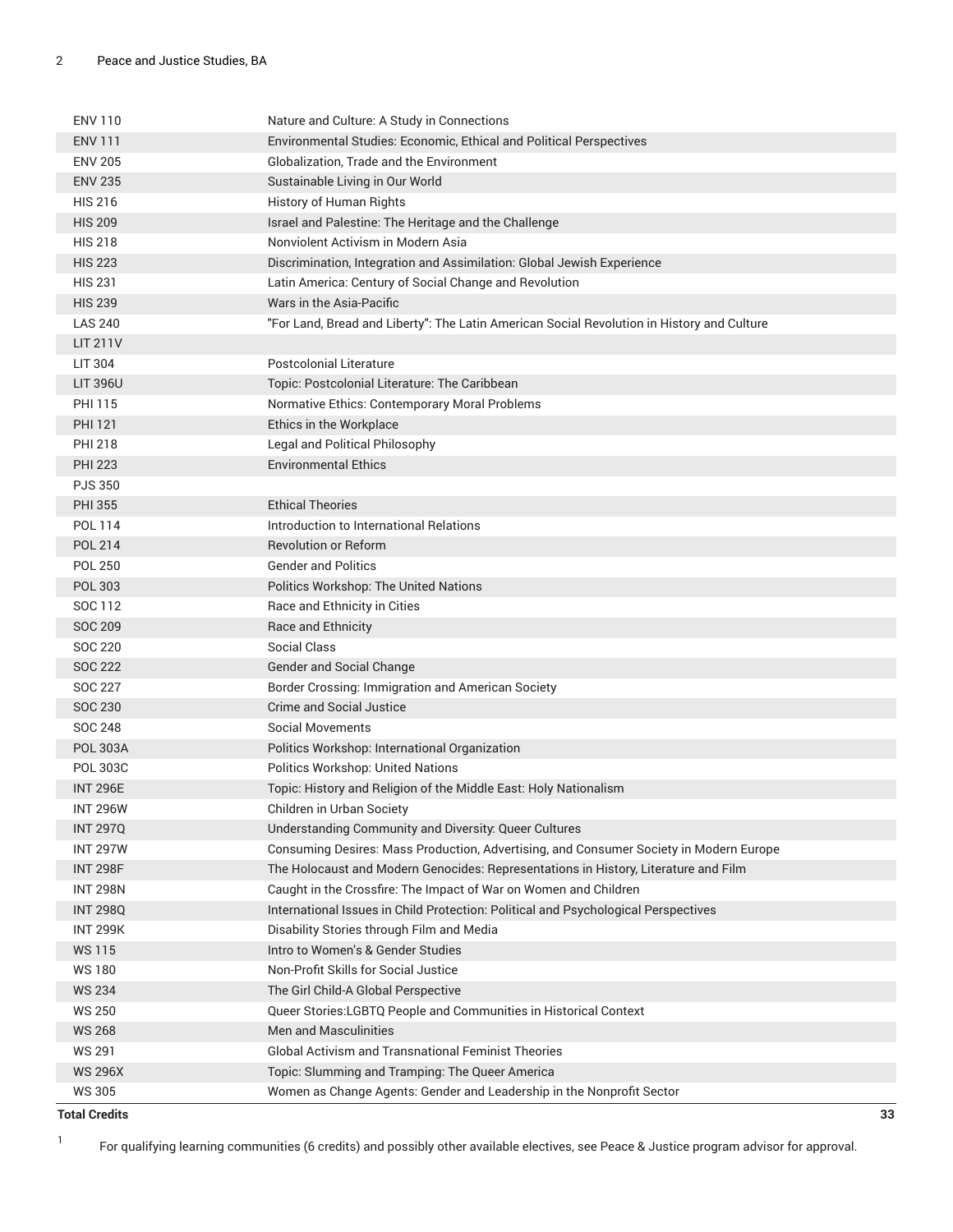# **Open Electives (40-51 Credits)**

| Code                                                               | <b>Title</b>                                                                         | <b>Credits</b>            |
|--------------------------------------------------------------------|--------------------------------------------------------------------------------------|---------------------------|
| <b>Open Electives</b>                                              |                                                                                      |                           |
| Select 40-51 credits                                               |                                                                                      | 40-51                     |
| <b>Total Credits</b>                                               |                                                                                      | 40-51                     |
| Updated: December 8, 2021                                          |                                                                                      |                           |
| <b>Course</b>                                                      | <b>Title</b>                                                                         | <b>Credits</b>            |
| <b>First Year</b>                                                  |                                                                                      |                           |
| Fall                                                               |                                                                                      |                           |
| <b>ENG 110</b>                                                     | Composition                                                                          | 3                         |
| <b>PJS101</b>                                                      | Introduction to Peace and Justice Studies                                            | 3                         |
| <b>UNV 101</b>                                                     | First-Year Seminar. Introduction to University Community                             | 1                         |
| Take any one remaining Area of Knowledge course                    |                                                                                      | $6\phantom{1}6$           |
|                                                                    | Take any one remaining Area of Knowledge course and a Learning Community (LC) course | 3                         |
|                                                                    | <b>Credits</b>                                                                       | 16                        |
| <b>Spring</b>                                                      |                                                                                      |                           |
| <b>PJS 203</b>                                                     | Nonviolence: Theory and Practice                                                     | 3                         |
| <b>ENG 120</b>                                                     | <b>Critical Writing</b>                                                              | $\overline{4}$            |
| One Lab science course                                             |                                                                                      | $3 - 4$                   |
| <b>COM 200</b>                                                     | <b>Public Speaking</b>                                                               | 3                         |
| <b>MAT 102</b>                                                     | <b>Mathematics for Life</b>                                                          | 3                         |
|                                                                    | <b>Credits</b>                                                                       | $16-17$                   |
| <b>Second Year</b>                                                 |                                                                                      |                           |
| Fall                                                               |                                                                                      |                           |
| <b>POL 247</b>                                                     | International Law and Human Rights                                                   | 3                         |
| <b>POL 326</b>                                                     | Reconciliation and Transitional Justice                                              | $\sqrt{3}$                |
| First Second Language Course. See Advisor for guidelines           |                                                                                      | 3                         |
| <b>CIS 101</b>                                                     | Introduction to Computing                                                            | $\ensuremath{\mathsf{3}}$ |
| One Civic Engagement (CE) or one major elective course             |                                                                                      | 3                         |
| Take any one remaining Area of Knowledge course - Writing Enhanced |                                                                                      | 3                         |
|                                                                    | <b>Credits</b>                                                                       | 18                        |
| <b>Spring</b>                                                      |                                                                                      |                           |
| <b>PJS 203</b>                                                     | Nonviolence: Theory and Practice                                                     | 3                         |
| One elective course in subject PJS                                 |                                                                                      | 3                         |
| Take any one remaining Area of Knowledge course                    |                                                                                      | 3                         |
| Second Language Course, if applicable                              |                                                                                      | 3                         |
| <b>ENG 201</b>                                                     | Writing in the Disciplines                                                           | 3                         |
|                                                                    | <b>Credits</b>                                                                       | 15                        |
| <b>Third Year</b>                                                  |                                                                                      |                           |
| Fall                                                               |                                                                                      |                           |
| <b>WS 399</b>                                                      | <b>Research Methods</b>                                                              | 3                         |
| One elective course in subject PJS                                 |                                                                                      | 3                         |
| Open Elective Course (Writing Enhanced (WE) course)                |                                                                                      | 3                         |
| Open Elective Course                                               |                                                                                      | 3                         |
| Take any one remaining Area of Knowledge course                    |                                                                                      | $\ensuremath{\mathsf{3}}$ |
| Take any one remaining Area of Knowledge course                    |                                                                                      | 3                         |
|                                                                    | <b>Credits</b>                                                                       | 18                        |
|                                                                    |                                                                                      |                           |
| <b>Spring</b><br><b>PJS 250</b>                                    | Working Through Conflict: Mediation, Negotiation and Facilitation                    | 3                         |
| <b>POL 325</b>                                                     | <b>Conflict Analysis</b>                                                             | 3                         |
|                                                                    |                                                                                      |                           |